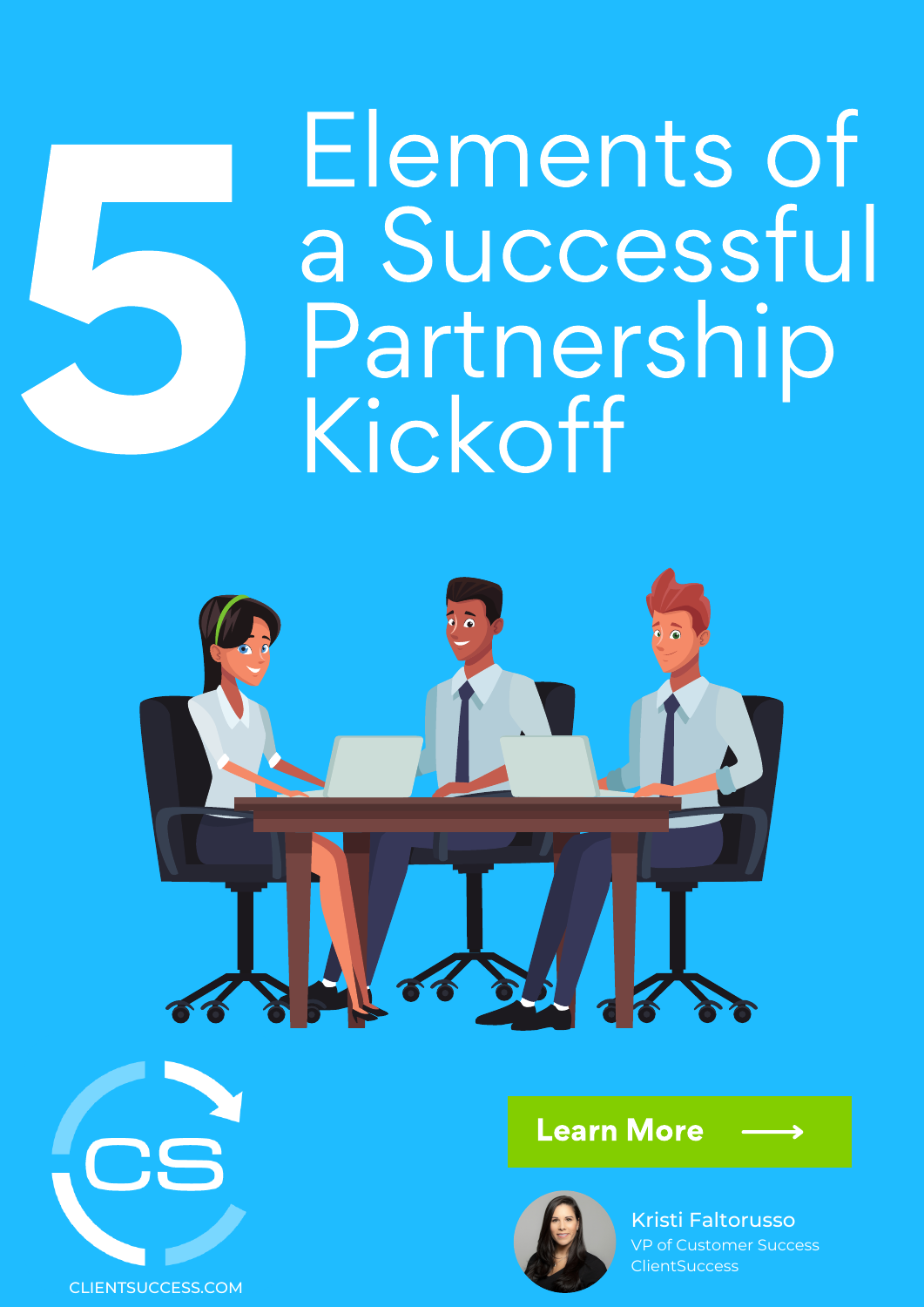## Align on #1 the Business

Lead with gratitude and make sure to thank your customer for the partnership. Align on their business - who are they, what do they do, and who do they serve? Review the organization - who are the key players in the partnership, roles & responsibilities, and go broader with the org chart.

Confirm what was shared in the sales cycle and with the Account Executive and set the foundation.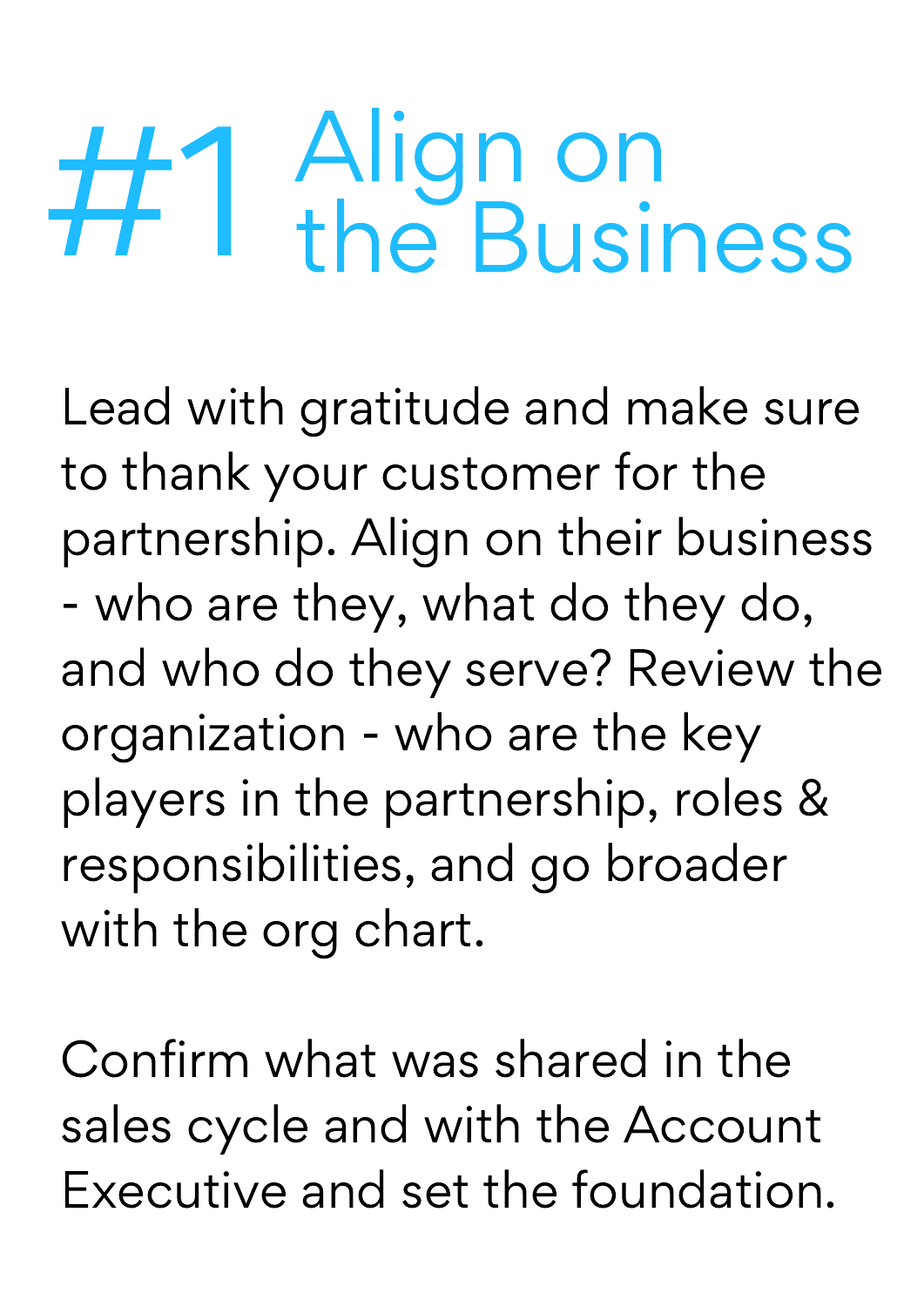## The Current<br>Subscription

Take time to map out the details of what was purchased and what is included in their subscription. Walk through and review the details around any custom work that is required - ensure alignment on SOW.

Map out the business goals associated with what has been purchased, ask their preferred method of communication, and review their tech stack to understand possible integrations.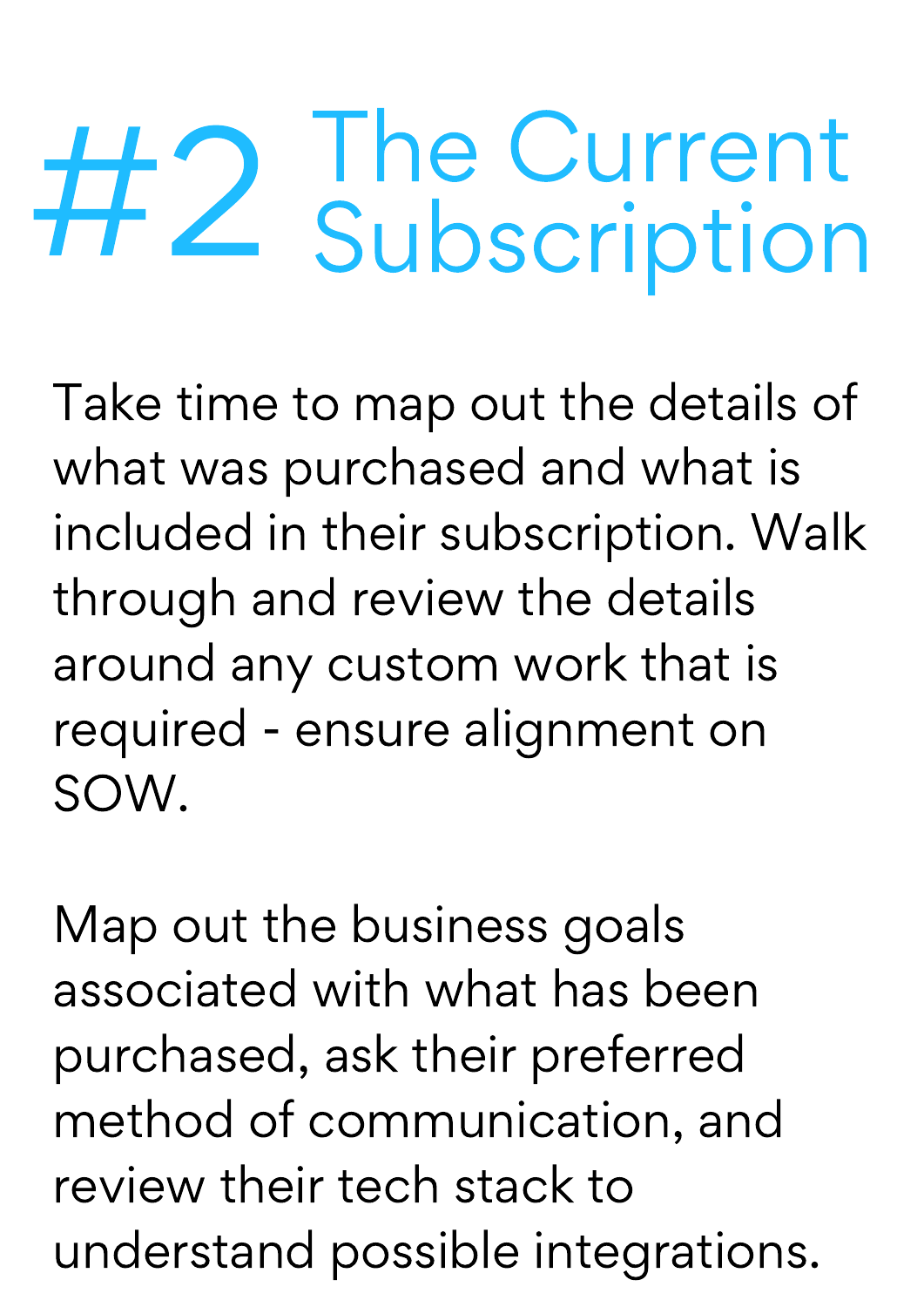# Partnering #3 Together

Take time to introduce your commitment to the partnership, make account team introductions, outline roles & responsibilities and resources they would have access to during the partnership.

Review the customer journey, survey/VOC program and establish mutual expectations. By the end of the discussion they should understand what to expect every step of the way.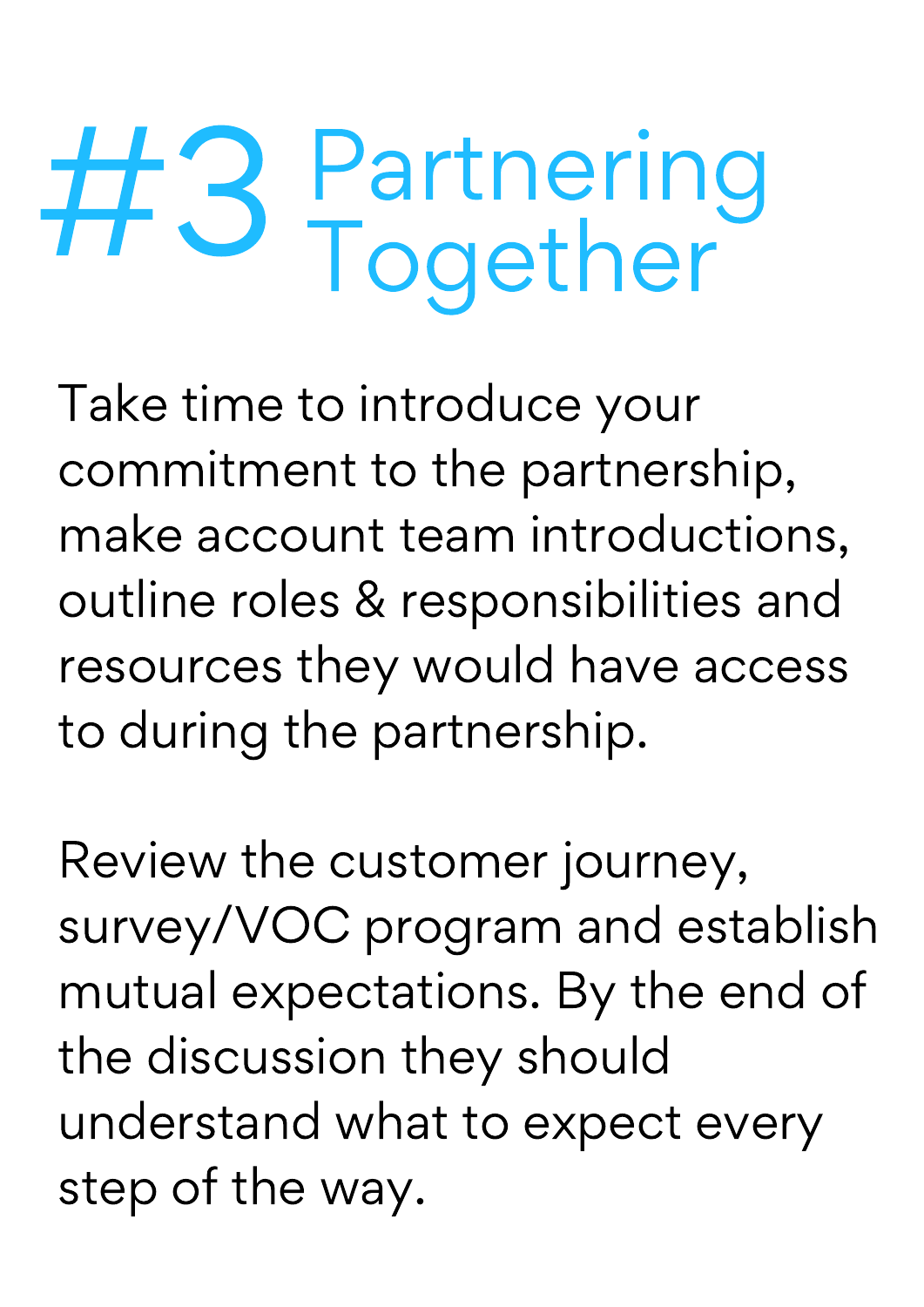## #4 Customer<br>
Onboarding

Walk the customer through the details of onboarding and what will occur during the next XYZ days. If there are documents and materials needed in advance, make sure the customer is very clear on this.

Present the project management approach, key milestones and expectations during this stage in the journey. Set up the recurring meetings if possible.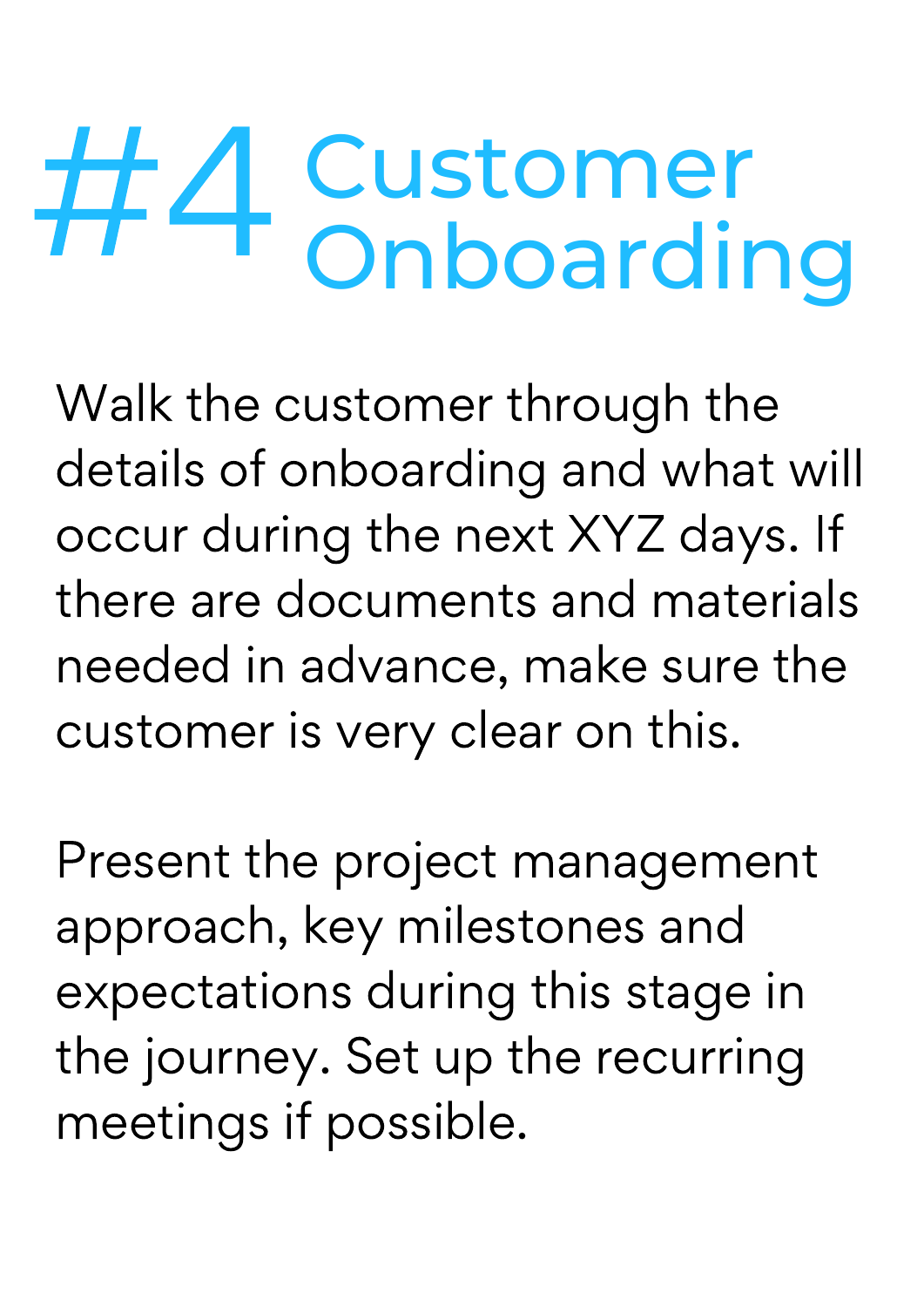## Q&A and #5 Next Steps

Make sure to leave plenty of time for questions about the partnership, onboarding etc. Summarize everything you discussed and recap any action items. Ensure everyone is clear on ownership and timelines, especially if there are things needed prior to the commencement of onboarding.

Close with gratitude and get started!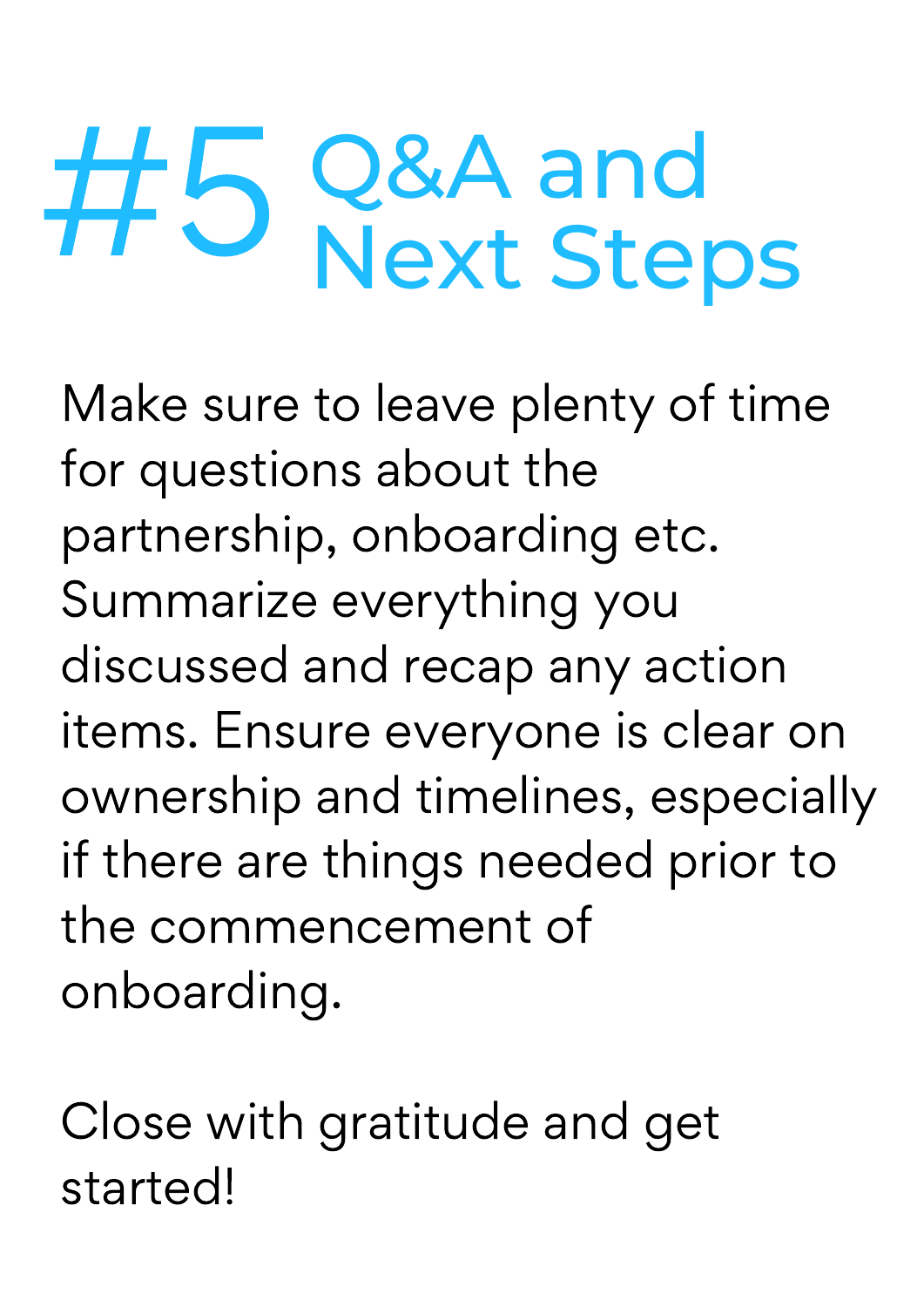### PARTNERSHIP KICKOFF PLAYBOOK

#### WELCOME EMAIL

 $\overline{\textbf{O}}$  1  $_{\text{the}}^{\text{AE}}$ AE to send a welcome email to the customer contacts introducing the account team to the customer and high level next steps and timeline to set expectations.

#### CSP EMAIL

04

02 <sup>CSP</sup> CSP (Customer Success Professional) to reply to the AE email within 24 hrs to welcome the customer and to align on next steps. The intention is to set up the partnership kickoff with the customer in the next few days.

#### COMPLETE KNOWLEDGE TRANSFER

**03** AE t AE to complete the Customer Knowledge Transfer document ensuring all of the necessary and appropriate information is being captured for the account team to review. This can live in your CRM or Customer Success Platform to streamline the process.

#### SALES TO CS (ACCOUNT TEAM) HANDOFF

CSP to schedule an internal meeting with the AE and any other key players from the sales process to review the details from the knowledge transfer document/content. Good opportunity to ensure all information is shared to facilitate a strong and efficient kickoff.

#### SCHEDULE THE PARTNERSHIP KICKOFF

Make sure that the meeting is scheduled for the appropriate amount of time to cover your content. Make sure the correct people have been invited and that they have accepted. Lastly, make sure the agenda has been shared and that the customer is aligned. O<sub>5</sub> Mak

#### CSP TO BUILD THE DECK

**06** CSP CSP to prepare the deck for the meeting. Ensure that all of the important elements have been added and that everything reflects reality. Use a template if one is available.